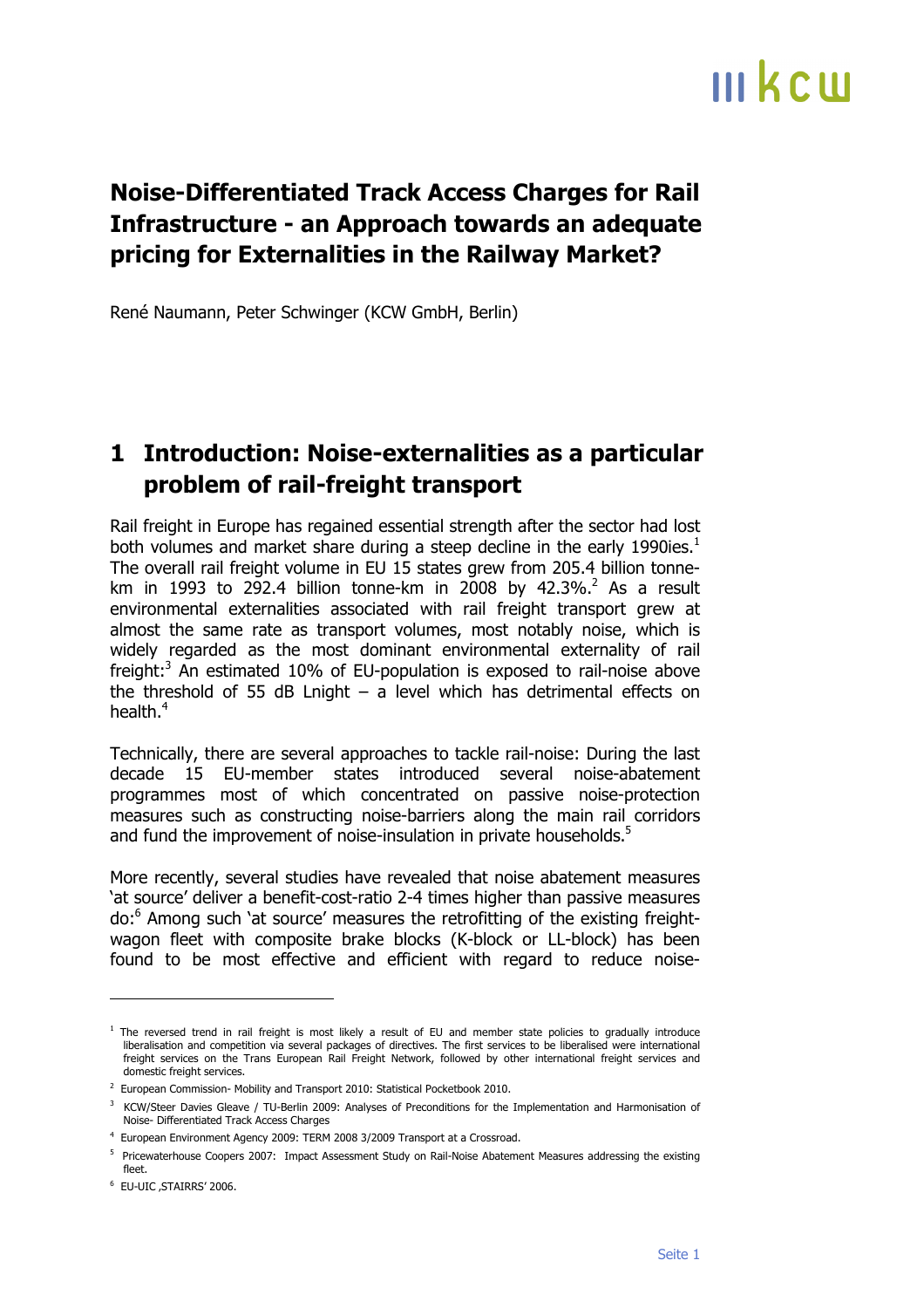emissions. Both technologies decrease the roughness of wheel and railsurface<sup>7</sup> and hence reduce the sound level of the pass-by-noise of a train to up to 15 dB (A). This translates into a perceived noise-reduction of up to  $50\%$ . $8$ 

However, the main obstacles against replacing the currently used Cast-Iron brakes with K or LL- brake block are the commercial constraints that exist in the rail freight sector. Due to the competitiveness of the freight market stakeholders (Wagon Owner, Wagon keepers and Railway Undertakings) do not have sufficient resources or incentives to finance the retrofitting of their fleets.

Hence, the EU favours a coordinated approach at the European level: As some 50% of rail freight transport is international, national abatement strategies – as already applied in Switzerland or the Netherlands – could have a negative impact on cross-boarder corridors and give some Railway Undertakings a competitive advantage over others who are not able to receive any benefits by their respective government.

Command and control approaches such as access or speed restrictions for non-retrofitted vehicles or noise-emission regulation for existing vehicles<sup>9</sup> have been ruled out by the Commission at a relatively early stage of the evaluation process; so was the fiscal instrument of direct funding. Instead, the Commission favoured a Noise-Differentiated Track Access Charge (NDTAC) where a mileage related bonus and/or penalty – dependent on whether or not wagons have been retrofitted – should be incorporated in the existing Track Access Charge.

The political discussion regarding the introduction of a NDTAC currently held on the EU and member state level reveals that the introduction of noiseexternality charges is more complex than theory may suggest. Aim of this paper is to

- I briefly describe the theoretical concepts regarding noise-externality charges against the background of externality-charges in general;
- I contrast these concepts with the technical and institutional constraints of the implementation of a NDTAC for rail freight traffic;

j

 $<sup>7</sup>$  The main cause for wheel and rail roughness is the brake system: Wheels in the brake block system are at the same</sup> time wheel surface and immediate contact pressure elements which have to hold the braking power. When such brakes are used, the brake block frequently overheats and as a result, small particles come off the brakes and melt onto the rail and wheel surfaces. This mostly occurs when cast iron (CI) brake blocks are used. This type of brake is currently in use on the majority of freight wagons. Composite brake blocks (K- and LL-blocks) represent a possible solution to this problem. When they are used, no particles bond to the rail and wheel surfaces.

<sup>&</sup>lt;sup>8</sup> Carlsson, Ulf (2003): Noise and vibration aspects on railways goods transportation.

<sup>&</sup>lt;sup>9</sup> It is important to distinguish between existing and new vehicles at this point as the TSI Noise regulates since June 2006 noise-emission limits for new freight wagons in accordance with directive 2001/16/EC. Wagons put in service after this date have to be equipped with K-Block Brakes or similar technologies. For wagons put into operation before the above mentioned date, the TSI Noise does not apply.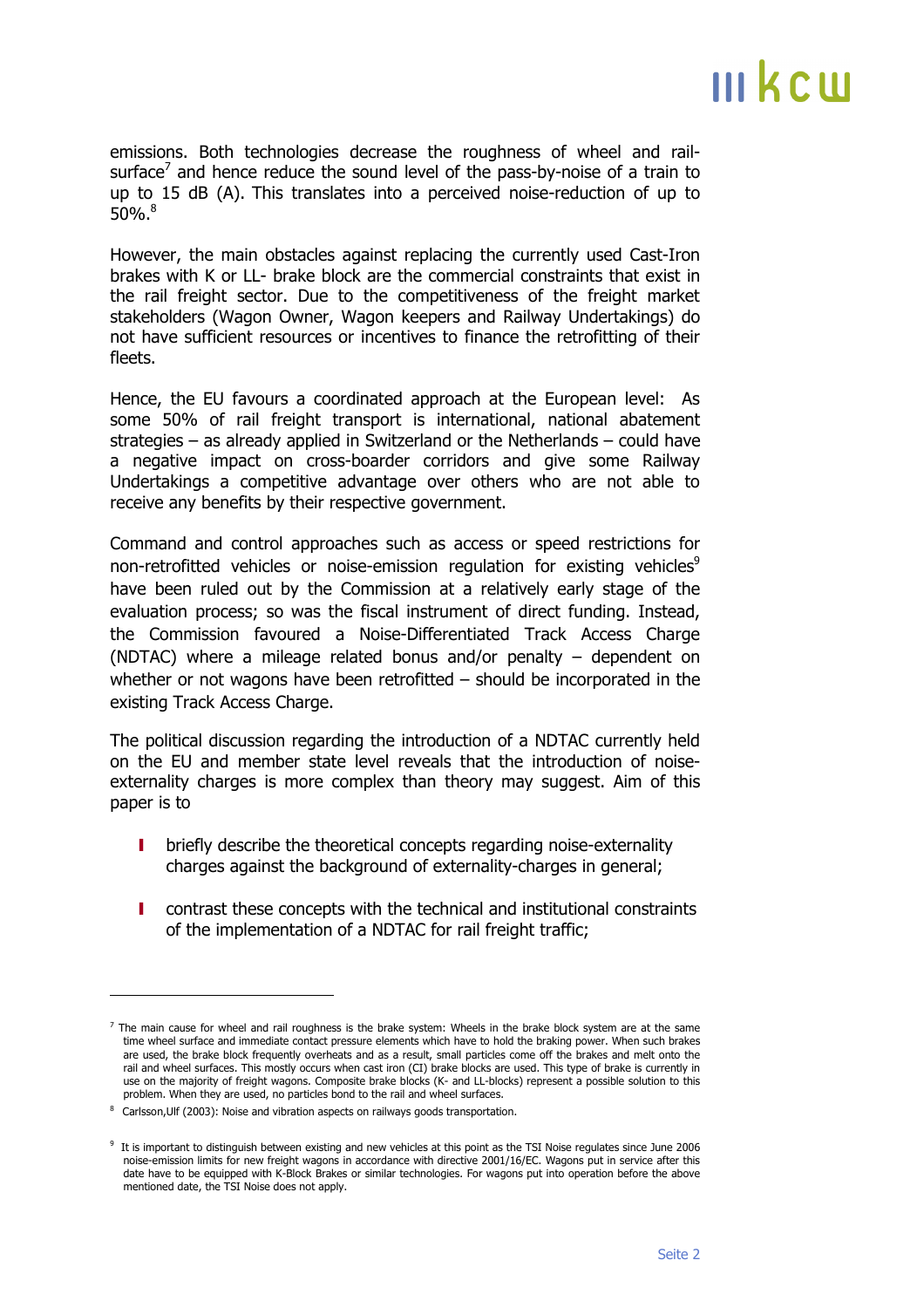- I describe the NDTAC which has been developed by a consortium of KCW, Steer Davies Gleave and TU Berlin for the European Commission in 2010; and
- I identify the gaps between theoretical approaches and 'practice'.

Subsequently the analysis will lead to the question, whether the approach of vehicle-differentiated track access charges could be used for other purposes within the charging regimes of Infrastructure Managers.

#### **2 Theoretical approaches towards noise-externality charges in the rail freight sector**

In economic theory externalities are seen as a form of market failure where the market fails to achieve an 'efficient equilibrium' with marginal social cost being lower than marginal social benefits. The most important externalities allocated to the transportation sector are accident costs, damage to the infrastructure, scarcity (congestion) costs and environmental costs – subcategorised into noise, air-pollution and climate change.<sup>10</sup> For freight-rail it is usually argued that both, accident costs and infrastructure damage costs are widely internalised through insurance payments and gross-tonne differentiated track access charges respectively.<sup>11</sup> The concept of scarcityexternalities is often  $-$  and sometimes imprudently  $-$  borrowed from roadtransportation where any additional user imposes cost on other users in case the network is congested. It is arguable whether or not this applies for scheduled freight-rail services or not.<sup>12</sup> The most notably remainder are environmental externalities.

EU directive 2001/14/EC generally allows the IM to charge the operator for environmental costs. In case these charges increase the revenue of the IM they can only be charged if applied to competitive modes of transport on a comparable level though. $13$  Only two countries in the EU currently charge for environmental externalities: Finland and Sweden (both following a marginal cost approach in setting rail infrastructure charges) charge for air-pollution and climate change respectively by levying different fees for diesel and electric traction (per gross-ton-kilometre). The Netherlands and Switzerland have introduced a bonus in order to reward 'silent' wagons utilising their rail infrastructure. The bonus is paid to Railway Undertakings as a multiple of the

j

<sup>&</sup>lt;sup>10</sup> Cf. Santos et al. (2010): Externalities and economic policies in road transport, Research in Transport Economics 28 (2010) 2-45.

 $11$  Nash (2007): Infrastructure Charging – Theory and Practice, in: Competition in Europe's Rail Freight Market.

<sup>&</sup>lt;sup>12</sup> Scarcity externality refers to undesirable repercussions from shared use of a scarce resource. This principle does not apply to scheduled freight rail services, where congestion is not the effect of demand for an additional train-path as such. The element of social cost to which this gives rise is the scarcity value of the train path is the next best use; and only if borne by another operator (cf. Nash, Sansom 1999: Calculating Transport Congestion and Scarcity Cost, Final Report of the Expert Advisors to the High Level Group on Infrastructure Charging)

<sup>&</sup>lt;sup>13</sup> Benedikt (2006): Rail Infrastructure Charging in the Europen Union.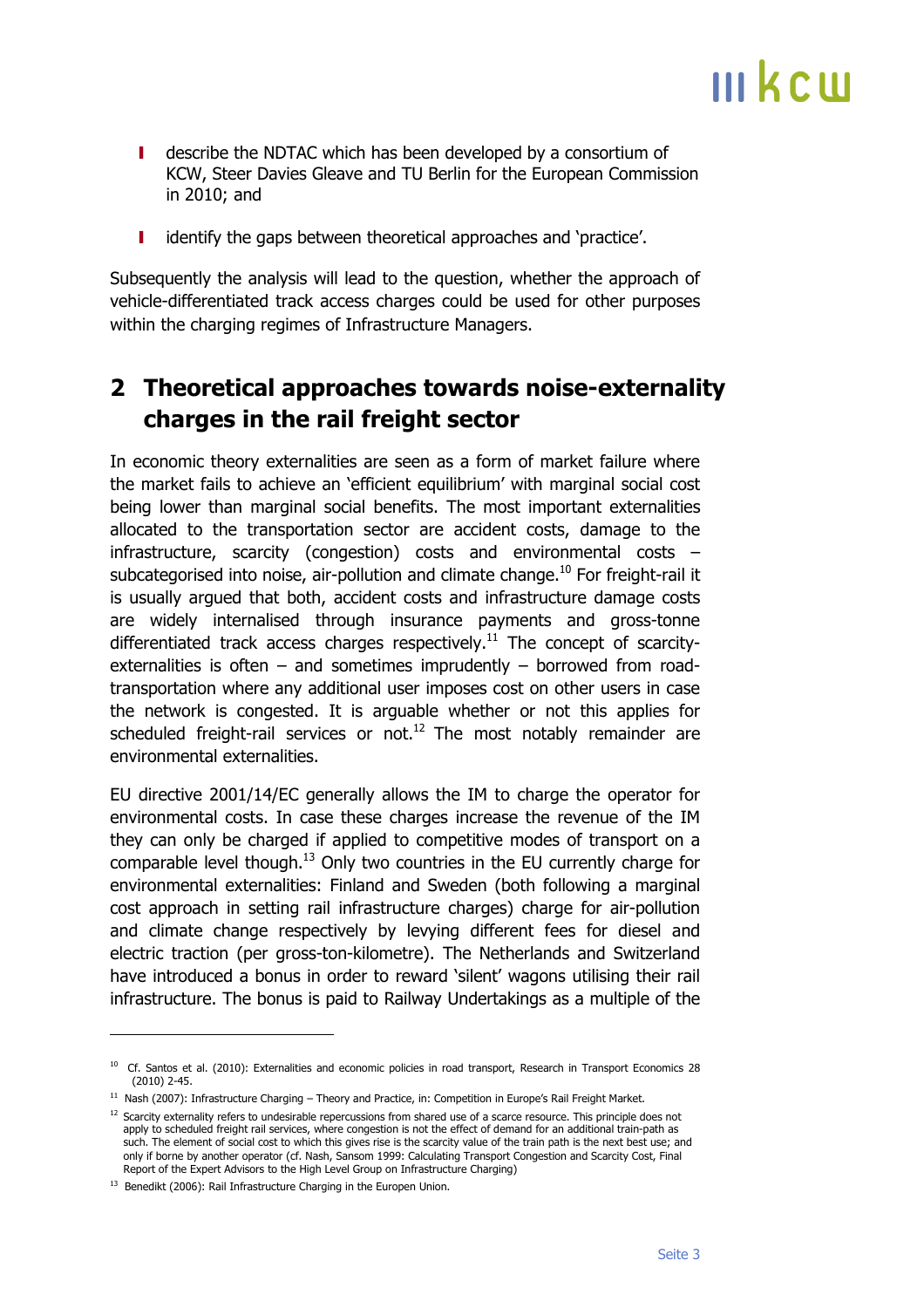number of 'silent' axles per kilometre. Eligible axles need to be equipped with K-block, disc or drum brakes. However, the bonus is not embedded into the regular track access charge; wagon owners need to send an application to the Infrastructure Manager on a regular base.<sup>14</sup>

Most other approaches towards charging for noise-externalities discussed are of theoretical nature and follow the idea of Pigovian taxes in the sense that they look at marginal social costs imposed on society rather than looking at costs associated with retrofitting of freight-wagons. In essence there are two key concepts of charging: The first one follows an overall social marginal cost approach by broadly estimating the total number of people affected by railnoise, then applying monetarisation factors either used in national appraisal guidelines or derived from other studies and finally assigning the cost to different train/service types (e.g. regional passenger train, high-speed rail and freight train) per train kilometre.<sup>15</sup> The second concept is looking in more detail at the number of people being exposed to rail-noise within certain timebands (differentiation by time of the day), by route (spatial or route-specific differentiation) and/or the distribution of affected population according to different levels of exposure (by classifying so called 'sound pressure level classes).<sup>16</sup> Aim of this differentiation of noise charges by time and route is to achieve a higher allocative efficiency by incentivising railway undertakings to either use routes with lower number of inhabitants exposed to rail noise and/or use these routes at a different time of day.

Overall objective of both concepts is to penalise those operators which are not using quiet technologies and hence to incetivise them to run quieter wagons by setting the charge in accordance with social marginal costs of running 'noisy' wagons.

#### **3 Noise-externality charges in practice – the EU approach towards introducing a Noise-Differentiated Track-Access Charge**

This section gives an overview of the elements of a noise-differentiated track access charge (NDTAC) scheme which was developed by a consortium of KCW ltd. Berlin, Steer Davies Gleave ltd. London and the University of Technology Berlin on behalf of the European Commission. It is a European approach to translate the political ambitions of pricing for external effects into the reality of the rail freight market.

 $\overline{a}$ 

<sup>&</sup>lt;sup>14</sup> In Switzerland only foreign Wagon Owners are eligible to apply for the bonus. Domestic Wagon Owners are compensated through a direct funding scheme.

<sup>&</sup>lt;sup>15</sup> Cf. for instance Andersson / Ögren 2007: Noise Charges in Railway Infrastructure: A Pricing Schedule based on the Marginal Cost Principle, Transport Policy 14 (2007) 204-213: For Sweden for example marginal social cost of rail noise have been estimated to be EUR 0.026/ train-km for commuter trains, EUR 0.099/train-km for high-speed trains and EUR 0.89/ train-km for freight trains.

<sup>&</sup>lt;sup>16</sup> Cf. Pricewaterhouse Coopers (2007), pp.55.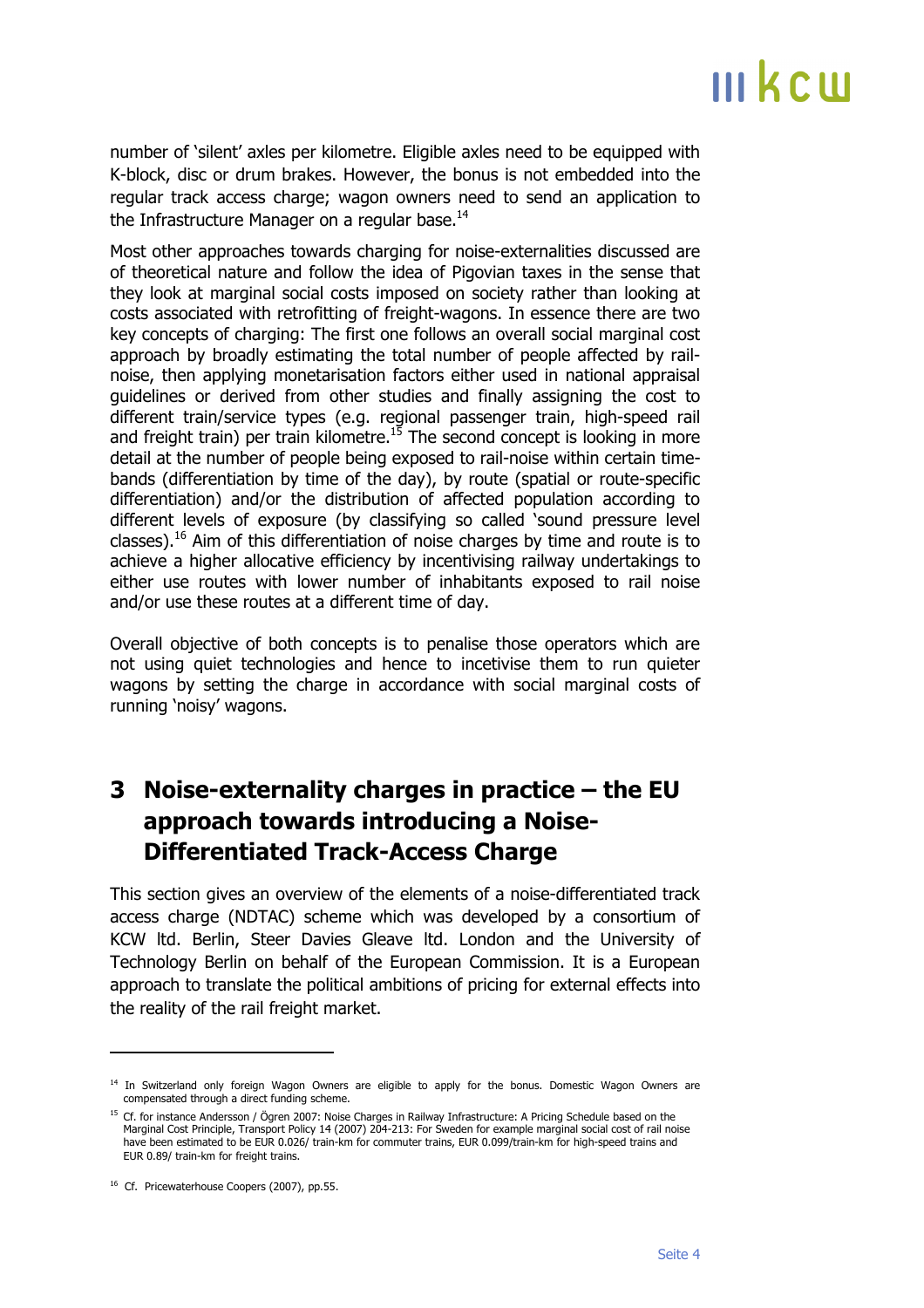In a first step the framework conditions which constrain the characteristics of a NDTAC will be explained; in a second step characteristics of the developed NDTAC scheme will be outlined.

#### **3.1 Framework conditions for a Noise-Differentiated Track Access Charge on a European level**

Despite the rise in volumes the rail freight sector has seen within the last decade, margins generated remained low. Moreover, the economic crises in 2008/09 pushed many companies in a loss area. Any additional burden – such as a penalty paid for use of 'noisy' wagons – would compromise the sector in two ways: The intermodal position of rail freight would be weakened, notably in comparison with road haulage. Furthermore intramodal competition would be at risk as rail companies with market power could refinance such burden easier than smaller businesses. Additionally rail freight is inhomogeneous: While segments such as combined traffic are competitive, other segments such as non-bulk traffic have a high risk of being substituted by road haulage. Consequently an NDTAC must consider all different kinds of rail freight. Contrariwise the scheme couldn't account for the complexity of the market.

As there is a relatively low-cost technology in place which allows to significantly reduce noise-emission by an estimated 50% the commission prefers a charge which is set in order to compensate wagon owners for the costs associated with the retrofitting of wagons with either K-blocks or LLblocks. As a result the accounting system needs to work on the basis of wagon-mileage rather than train-mileage and hence needs to address wagon owners rather than railway undertakings.

However, simple business relations as they existed in former times of the railways are gone. The largest share of rail freight volume is carried by Railway Undertakings which lease just as many freight wagons as required. Particularly private Railway Undertakings do not own freight wagons any more. The wagons are often kept and owned by separate (leasing) companies. Furthermore, some services are organised by operators or shippers but run by a third party (Railway Undertaking). The main challenge for an NDTAC is to consider this structure in order to incentivise the wagon keeper, as this party is carrying the financial risk of the retrofitting.

Furthermore the incentive level (the bonus level) needs to be defined. The bonus must not only refund retrofitting costs, but also additional operational costs are to be compensated. The additional costs of the new brake blocks should not be underestimated. If there is no chance of getting these costs refunded, wagon keeper will not retrofit their wagons. This also implies that the level of bonus paid per wagon km or axle km respectively may need to be higher than an externality charge.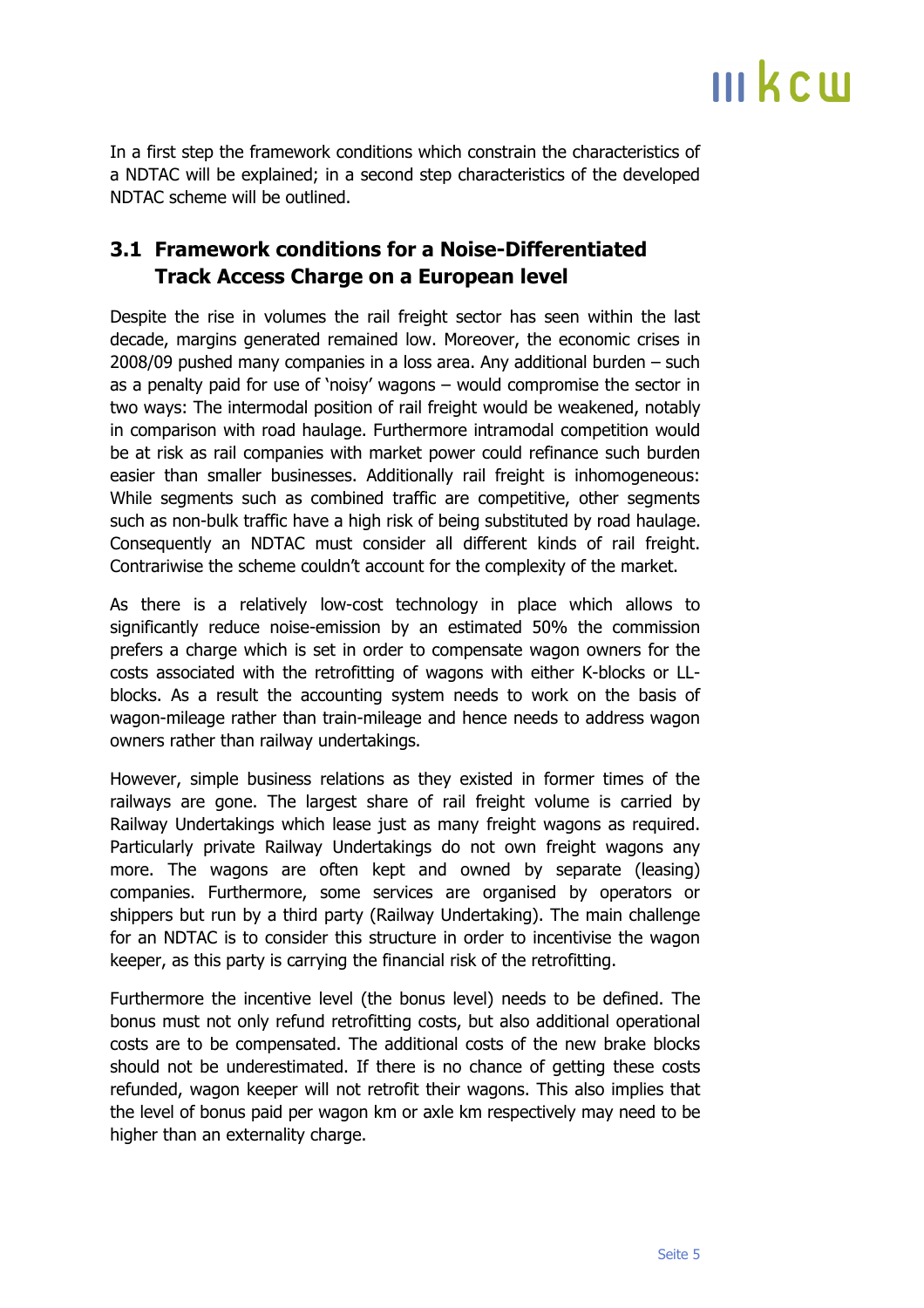Apart from constraints resulting form the market structure, there are constraints within existing track access charging scheme. However, none of the European track access charge  $-$  except the UK  $-$  has set charges based on kilometric performance of wagons. Charges are imposed on entire trains and not on a wagon basis. A conversion of all European track access charging schemes is not a feasible option: This would require a complete new system of data exchange between Infrastructure Manager and Railway Undertaking in most member states. A NDTAC requires a precise wagon recording in order to calculate the mileage-based bonus. This applies for silent wagons at least. If a bonus and malus is raised, all wagons must be recorded.

Recording and consequential complexity is increased enormously if further differentiation of bonus is implemented. Indeed, this could be a good option of pricing for externalities. But dispatching trains is not as easy as it seems. In the daytime train paths are often blocked by passenger trains. It is unlikely that freight trains would be shifted from night to day time simply to get hold of a relatively small noise-related bonus. Furthermore, using different routes is also hard to manage. Most of the European rail freight is operated on very few corridors. Divert these freight services would require very good reasons for Railway Undertakings. Beside these operational arguments against differentiation by time and route, the effort to monitor such a complex system should not be undervalued.

Finally stakeholder's fear of high costs for the systems has to be considered. Wagon owners are afraid of the risk of undercompensating their investments while Railway Undertakings a worried about increased track access charges. Finally the Infrastructure Manager struggle against additional transaction costs for infrastructure pricing.

These framework conditions shape the constraints for a noise-differentiated TAC. In the course of the European study the consortium defined the recommended NDTAC based on these constraints. The main elements will be outlined in the following section.

#### **3.2 The recommended NDTAC**

Objective of the proposed NDTAC was to secure retrofitting of the majority of the freight wagon fleet within a time horizon of 5-7 years by prioritising those vehicles with the highest annual mileage. At the same time, the level of complexity and administrative costs should be kept to a minimum. Furthermore, the incentive system should neither weaken the overall market share of the freight sector nor disadvantage any freight market player. Finally the benefit of decreasing external effects of rail freight was the ultimate target.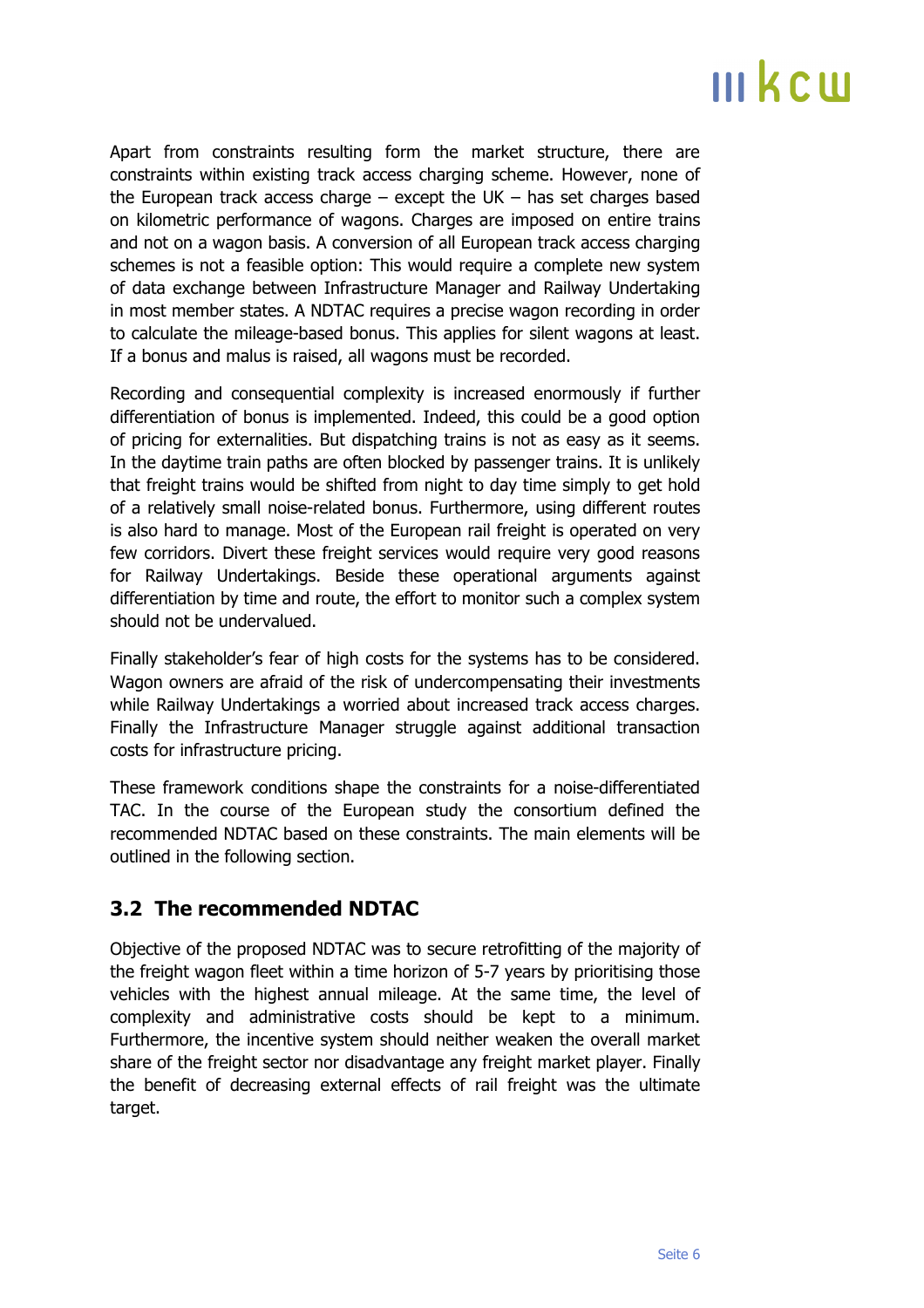Thus the study recommended a system which is more like an add-on of existing TAC schemes. The regular train path will be charged within the existing systems. The noise bonus will be charged separately. A malus for noisy wagons is not recommended, as it implies complexity and high implementation costs. Also any differentiation by time or route is not recommended due to its impact on the complexity of the NDTAC.

The level of bonus is calculated on the basis of the costs of retrofitting and the additional operational costs of new brake blocks. Furthermore the bonus is based on the number of axles per wagon in order to refund stakeholder's investment accurately. The total time of funding a single wagon should be restrained to six years at least and twelve years at the most.

The recommended level of incentive including a surcharge for administrative costs is EUR 0.032/ wagon km for a 4 axle wagon retrofitted with K-Blocks and is EUR 0.012/ wagon km for a 4 axle wagon retrofitted with LL-Blocks respectively. It must be noted that these values are significantly higher than the external costs imposed by 'noisy' wagon; however they would apply for a six year programme period only.

The charging of bonus is quite the same as the charging process for ordinary trains – between IM and RU. The difference is that RU has to apply for the bonus on basis of a list of train composition (at least a simplified list). This is the basis for the IM for calculating and finally transferring the bonus to the RU. How to transfer the bonus to the wagon owner, who is responsible for the investment, is still an unsolved problem. But the complexity of the rail freight market make it almost impossible to implement a common structure for bonus transfer. Due to different business models the stakeholders will find specific ways to transfer the bonus: Either through direct transfer or indirect transfer by factoring the bonus into the renting or leasing price.

#### **4 Main gaps between theory and practice**

The previous chapter revealed the main problems of charging for externalities. There are ambitious political issues on one hand and practical challenges for such a pricing on the other hand. The major finding is that charging for externalities based on social marginal costs approaches is not a feasible option for the rail freight sector. The only practical solution is to define the bonus subject to retrofitting costs and additional operational costs. This would set the best incentive to wagon keeper. If this incentive leads to a faster retrofitting, it is the best incentive for making rail noise more silent. Indeed, this is not a text book approach for charging of externalities as theory would suggest. But at least the effects of pricing should be important. Any additional pricing in a complex, inhomogeneous and fragile market like the rail freight market, could lead to effects that no one wants. The worst case scenario would be a modal shift from rail to road due to higher costs for